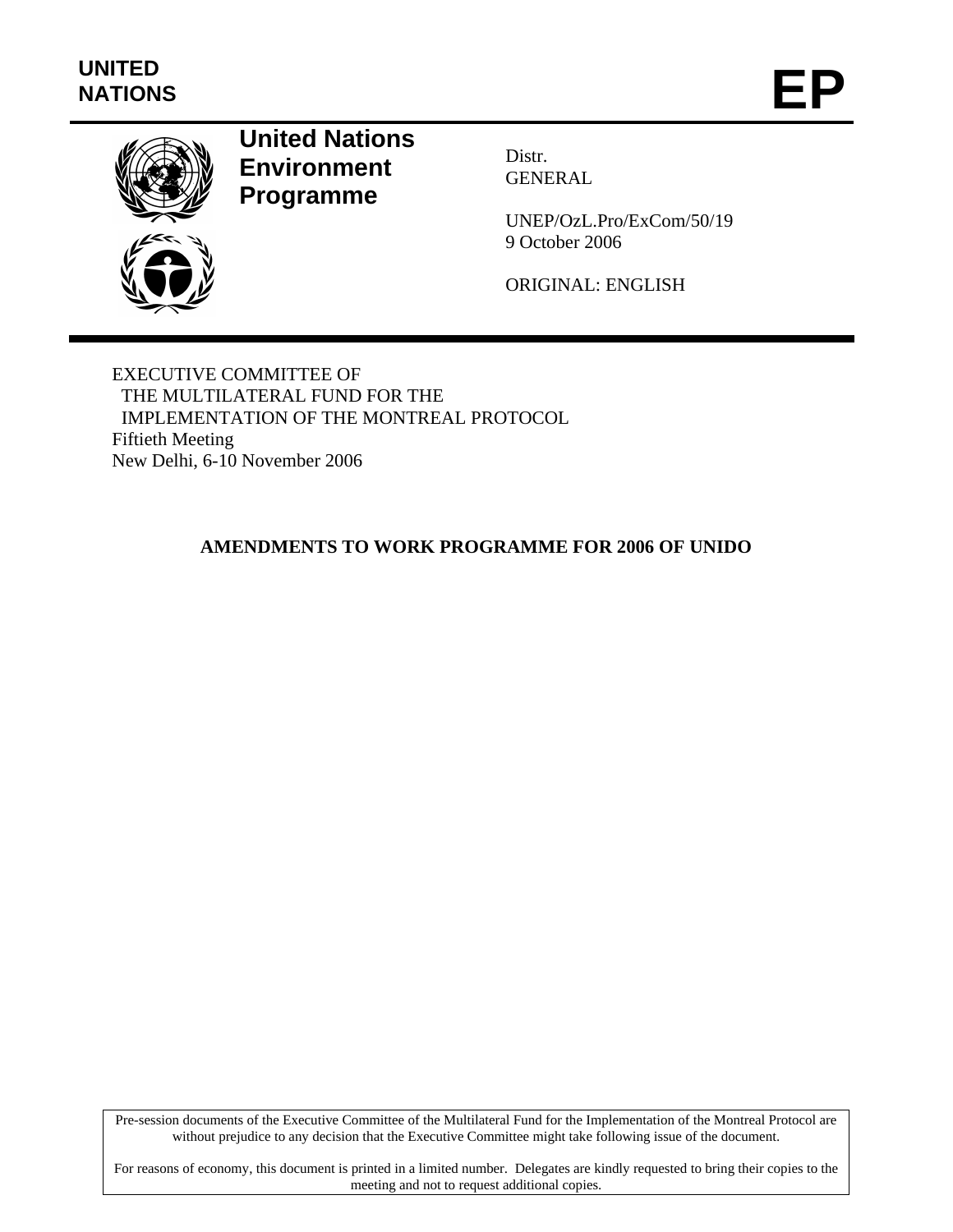## **COMMENTS AND RECOMMENDATIONS OF THE FUND SECRETARIAT**

1. UNIDO is requesting approval from the Executive Committee at its  $50<sup>th</sup>$  Meeting of US \$1,836,188 as amendments to its 2006 Work Programme, plus agency support costs of US \$7,217.

2. The activities proposed in UNIDO's Work Programme Amendments are presented in Table 1 below:

| Country                                                                                                                                                                                                | <b>Activity/Project</b>                                                                | Amount<br><b>Requested</b><br>US \$ | Amount<br>Recommended<br>US <sub>3</sub> |
|--------------------------------------------------------------------------------------------------------------------------------------------------------------------------------------------------------|----------------------------------------------------------------------------------------|-------------------------------------|------------------------------------------|
| <b>SECTION A: ACTIVITIES RECOMMENDED FOR BLANKET APPROVAL</b>                                                                                                                                          |                                                                                        |                                     |                                          |
| A1. Project preparation:                                                                                                                                                                               |                                                                                        |                                     |                                          |
| Cameroon                                                                                                                                                                                               | Project preparation for the total phase-out of methyl bromide in all<br>remaining uses | 30,000                              | 30,000                                   |
|                                                                                                                                                                                                        | Subtotal for project preparation                                                       | 30,000                              | 30,000                                   |
| <b>B1.</b> Other activities:                                                                                                                                                                           |                                                                                        |                                     |                                          |
| Algeria                                                                                                                                                                                                | Technical Assistance to phase out methyl bromide in pulses<br>disinfestation           | 55,188                              | 51,000                                   |
| Subtotal for other activities:                                                                                                                                                                         |                                                                                        | 55,188                              | 51,000                                   |
| <b>CORE UNIT FUNDING</b>                                                                                                                                                                               |                                                                                        | 1,751,000                           | $\lceil 1 \rceil$                        |
| Subtotal                                                                                                                                                                                               |                                                                                        | 1,836,188                           | 81,000                                   |
| Agency support costs (7.5 per cent for project preparation and institutional<br>strengthening, and for other activities over US \$250,000, and 9 per cent for other<br>activities under US \$250,000): |                                                                                        | 7,217                               | 6,840                                    |
| Total:                                                                                                                                                                                                 |                                                                                        | 1,843,405                           | 87,840                                   |

# Table 1: UNIDO's Work Programme Amendments

[1] Considered under document UNEP/OzL.Pro/ExCom/50/20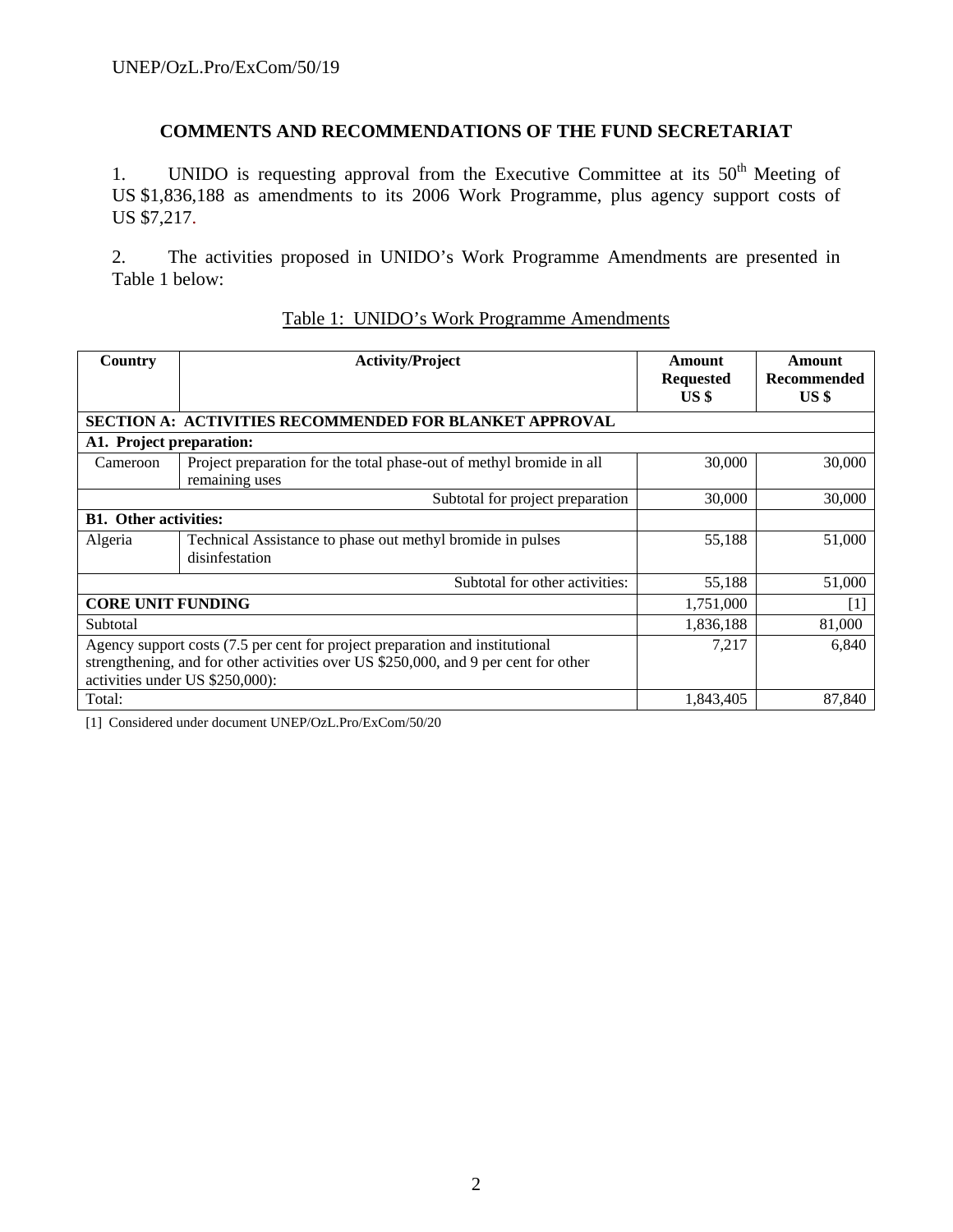# **SECTION A: ACTIVITIES RECOMMENDED FOR BLANKET APPROVAL**

# **A1: Project preparation**

## Cameroon: Project preparation for the phase-out of methyl bromide in remaining uses

## Project description

3. On behalf of the Government of Cameroon, UNIDO is submitting a request for project preparation for the phase-out of methyl bromide (MB) in all remaining uses. The project will address all controlled uses of MB currently used in Cameroon. In 2005, the Government of Cameroon reported a MB consumption of 9.72 ODP tonnes under Article 7 of the Montreal Protocol. The MB baseline for compliance is 18.09 ODP tonnes.

#### Secretariat's comments

4. At its  $45<sup>th</sup>$  Meeting, the Executive Committee considered a progress report submitted by UNIDO on the implementation of the demonstration project on alternatives to the use of MB that was approved at the 25<sup>th</sup> Meeting of the Committee. Based on this report, the Executive Committee noted that the demonstration project "…had resulted in the complete phase-out of controlled uses of methyl bromide as a soil fumigant in the tobacco sector" (decision 45/13).

#### Fund Secretariat's recommendation

5. In light of decision 45/13 of the Executive Committee, the Secretariat is recommending blanket approval for this request on the understanding that it does not include the tobacco sector which has already been phased out.

## **SECTION B: ACTIVITIES RECOMMENDED FOR INDIVIDUAL CONSIDERATION**

## **B1: Other activities**

## Algeria: Technical assistance to phase out methyl bromide in pulses disinfestation

#### Project description

6. On behalf of the Government of Algeria, UNIDO has requested funding of US \$55,188 plus agency support costs of US \$4,967 for a technical assistance project to phase out 1.57 ODP tonnes of MB used in the disinfestations of pulses (i.e., chickpeas, beans, lentils and horse beans) in the country. This consumption constitutes almost 50 per cent of the total MB consumption in Algeria for 2005 (i.e., 3.60 ODP tonnes). The MB baseline for compliance is 4.65 ODP tonnes.

7. There are two sources of pulses in the country, locally grown and imported. Local pulses are infested in the field by an insect pest (bruchids). The use of contact insecticides in the field is costly and not too efficient since it does not penetrate into the grain and therefore does not kill all the insects. At the storage facilities, new infestations by other pests take place, therefore requiring fumigation with MB applied in fumigation chambers. The technology to be used to replace MB is phosphine applied in the same fumigation chambers.